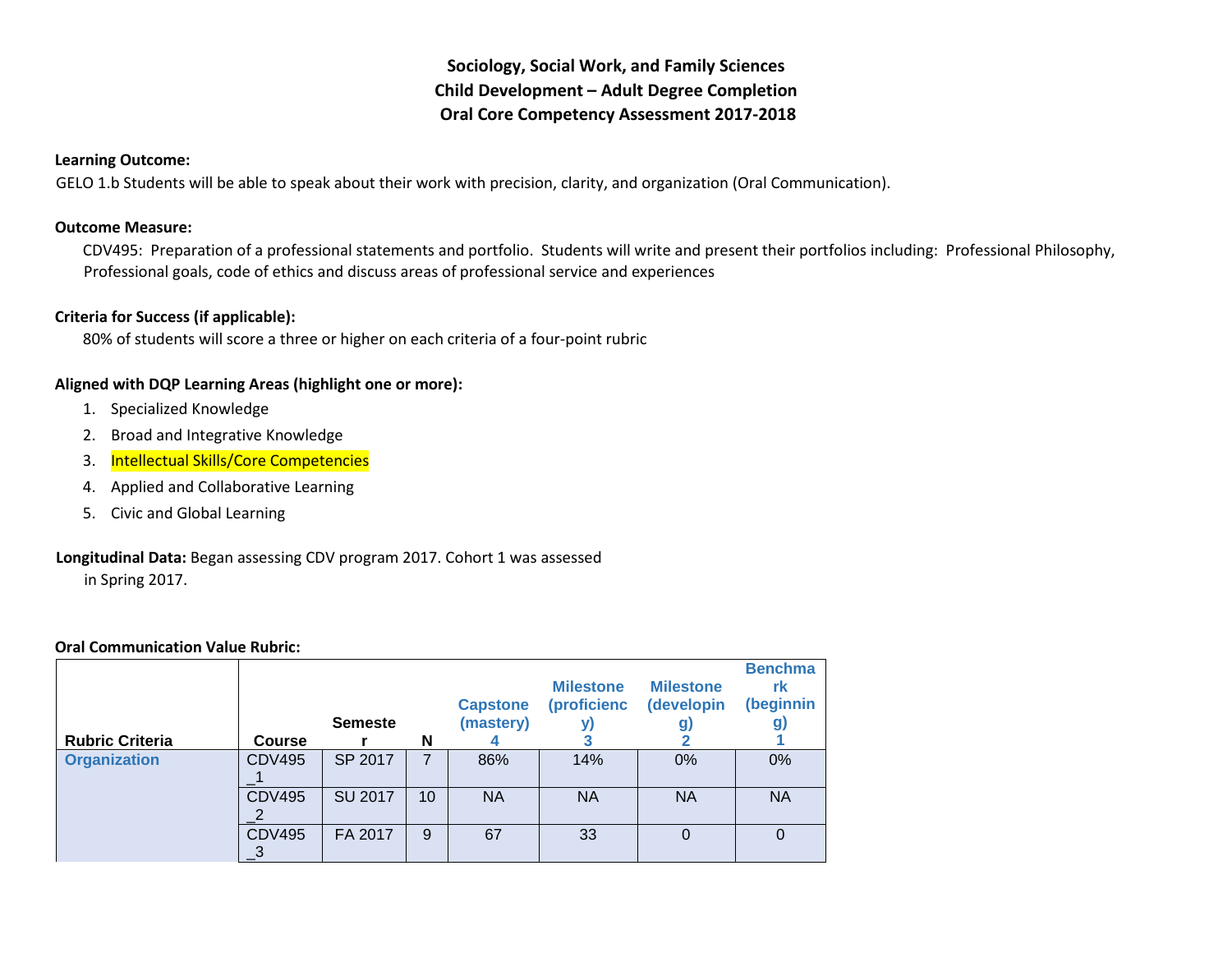| <b>CDV495</b> | 2017<br>FΔ | 10 | $\Delta$<br>$-10$ | ວບ |  |
|---------------|------------|----|-------------------|----|--|
|               |            |    |                   |    |  |

|                            |                                             |                |                 |                 |                         |                  | <b>Benchma</b> |
|----------------------------|---------------------------------------------|----------------|-----------------|-----------------|-------------------------|------------------|----------------|
|                            |                                             |                |                 |                 | <b>Milestone</b>        | <b>Milestone</b> | rk             |
|                            |                                             |                |                 | <b>Capstone</b> | (proficienc             | (developin       | (beginnin      |
|                            |                                             | <b>Semeste</b> |                 | (mastery)       | y)                      | g)               | g)             |
| <b>Rubric Criteria</b>     | <b>Course</b>                               | r              | N               | 4               | $\overline{\mathbf{3}}$ | $\overline{2}$   | $\mathbf{1}$   |
|                            | <b>CDV495</b><br>$\overline{5}$             | FA 2017        | $\overline{5}$  | 20              | 40                      | 40               | $\overline{0}$ |
|                            | <b>CDV495</b><br>6                          | SP 2018        | $\overline{15}$ | 44              | 44                      | 12               | $\overline{0}$ |
| <b>Language</b>            | <b>CDV495</b><br>$\mathbf 1$                | SP 2017        | $\overline{7}$  | 86%             | 14%                     | $0\%$            | $0\%$          |
|                            | <b>CDV495</b><br>$\overline{\mathbf{c}}$    | SU 2017        | 10              | <b>NA</b>       | <b>NA</b>               | <b>NA</b>        | <b>NA</b>      |
|                            | <b>CDV495</b><br>$\overline{\mathbf{3}}$    | FA 2017        | $\overline{9}$  | 50              | 33                      | $\overline{17}$  | $\pmb{0}$      |
|                            | <b>CDV495</b><br>$\overline{A}$             | FA 2017        | $\overline{10}$ | $\overline{30}$ | $\overline{30}$         | $\overline{40}$  | $\overline{0}$ |
|                            | <b>CDV495</b><br>5                          | FA 2017        | $\overline{5}$  | 40              | $\overline{40}$         | $\overline{20}$  | $\overline{0}$ |
|                            | <b>CDV495</b><br>6                          | SP 2018        | 15              | $\overline{31}$ | $\overline{56}$         | 13               | $\overline{0}$ |
| <b>Delivery</b>            | <b>CDV495</b><br>$\mathbf{1}$               | SP 2017        | $\overline{7}$  | 43%             | 57%                     | 0%               | 0%             |
|                            | <b>CDV495</b><br>2                          | <b>SU 2017</b> | 10              | <b>NA</b>       | <b>NA</b>               | <b>NA</b>        | <b>NA</b>      |
|                            | <b>CDV495</b><br>$\mathbf{3}$               | FA 2017        | $\overline{9}$  | 67              | 33                      | $\overline{0}$   | $\overline{0}$ |
|                            | <b>CDV495</b><br>$\overline{A}$             | FA 2017        | 10              | 50              | 30                      | 20               | $\pmb{0}$      |
|                            | <b>CDV495</b><br>5 <sup>5</sup>             | FA 2017        | 5               | 75              | 25                      | $\mathbf 0$      | $\mathbf 0$    |
|                            | <b>CDV495</b><br>$6 \overline{6}$           | SP 2018        | 15              | 38              | 31                      | 25               | $6\phantom{1}$ |
| <b>Supporting Material</b> | <b>CDV495</b><br>$\overline{\phantom{a}}$ 1 | SP 2017        | $\overline{7}$  | 43%             | 57%                     | 0%               | 0%             |
|                            | <b>CDV495</b><br>2                          | SU 2017        | $\overline{10}$ | <b>NA</b>       | <b>NA</b>               | <b>NA</b>        | <b>NA</b>      |
|                            | <b>CDV495</b><br>$\mathbf{3}$               | FA 2017        | 9               | <b>NA</b>       | <b>NA</b>               | <b>NA</b>        | <b>NA</b>      |
|                            | <b>CDV495</b><br>$\overline{A}$             | FA 2017        | 10              | <b>NA</b>       | <b>NA</b>               | <b>NA</b>        | <b>NA</b>      |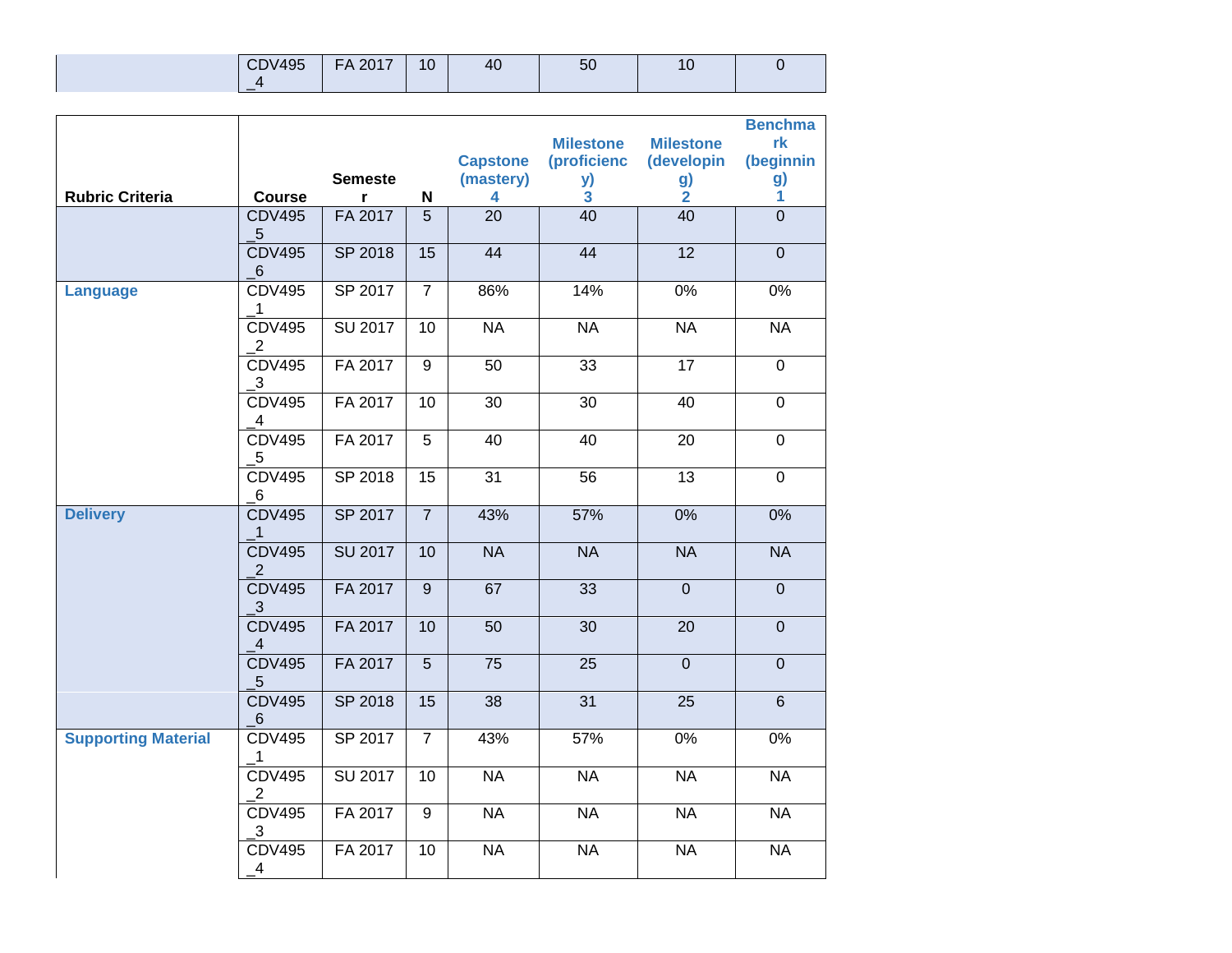|                        | <b>CDV495</b><br>$-5$             | FA 2017        | 5              | <b>NA</b>       | <b>NA</b>        | <b>NA</b>        | <b>NA</b>      |
|------------------------|-----------------------------------|----------------|----------------|-----------------|------------------|------------------|----------------|
|                        | <b>CDV495</b><br>6                | SP 2018        | 15             | <b>NA</b>       | <b>NA</b>        | NA               | <b>NA</b>      |
|                        |                                   |                |                |                 |                  |                  | <b>Benchma</b> |
|                        |                                   |                |                |                 | <b>Milestone</b> | <b>Milestone</b> | rk             |
|                        |                                   |                |                | <b>Capstone</b> | (proficienc      | (developin       | (beginnin      |
|                        |                                   | <b>Semeste</b> |                | (mastery)       | y)               | g)               | g)             |
| <b>Rubric Criteria</b> | <b>Course</b>                     |                | N              | 4               | 3                | 2                |                |
| <b>Central Message</b> | <b>CDV495</b>                     | SP 2017        | $\overline{7}$ | 57              | 43               | $\Omega$         | $\mathbf 0$    |
|                        | <b>CDV495</b><br>2                | <b>SU 2017</b> | 10             | <b>NA</b>       | <b>NA</b>        | <b>NA</b>        | <b>NA</b>      |
|                        | <b>CDV495</b><br>$_{\mathbf{-3}}$ | FA 2017        | 9              | <b>NA</b>       | <b>NA</b>        | <b>NA</b>        | <b>NA</b>      |
|                        | <b>CDV495</b><br>4                | FA 2017        | 10             | <b>NA</b>       | <b>NA</b>        | <b>NA</b>        | <b>NA</b>      |
|                        | <b>CDV495</b><br>5                | FA 2017        | 5              | <b>NA</b>       | <b>NA</b>        | <b>NA</b>        | <b>NA</b>      |
|                        | <b>CDV495</b><br>$-6$             | SP 2018        | 15             | <b>NA</b>       | <b>NA</b>        | <b>NA</b>        | <b>NA</b>      |

#### **Conclusions Drawn from Data:**

Overall, the criteria of 80% or higher was met with a few exceptions. Organization, students scored from 100% to 60%. Language, students scored from 100% to 60%. Delivery, students scored from 100% to 69%. It is important to note that a competition was held on traditional campus for presentation of this assignment at AACU in Washington DC; ePotfolio/Portfolium 2018. The student chosen to present was not a traditional student, but an ADC student. She presented a strong professional voice representing PLNU at conference. The ADC students are performing at the same level in this learning outcome as our traditional students.

This outcome was assessed by four faculty members including the Department Chair; scores were averaged.

#### **Changes to be Made Based on Data:**

All cohorts present together on the main campus, dressed in professional attire at the conclusion of their program. They present in front of an audience of faculty, administration, and their peers. Each student is given four minutes to present professional philosophy, code of ethics, and work samples from their ePortfolio.

Students will be given the oral communication rubric to know how their presentations were scored by faculty. Students will be encouraged to orally practice in front of friends and family before giving their formal presentation on main campus.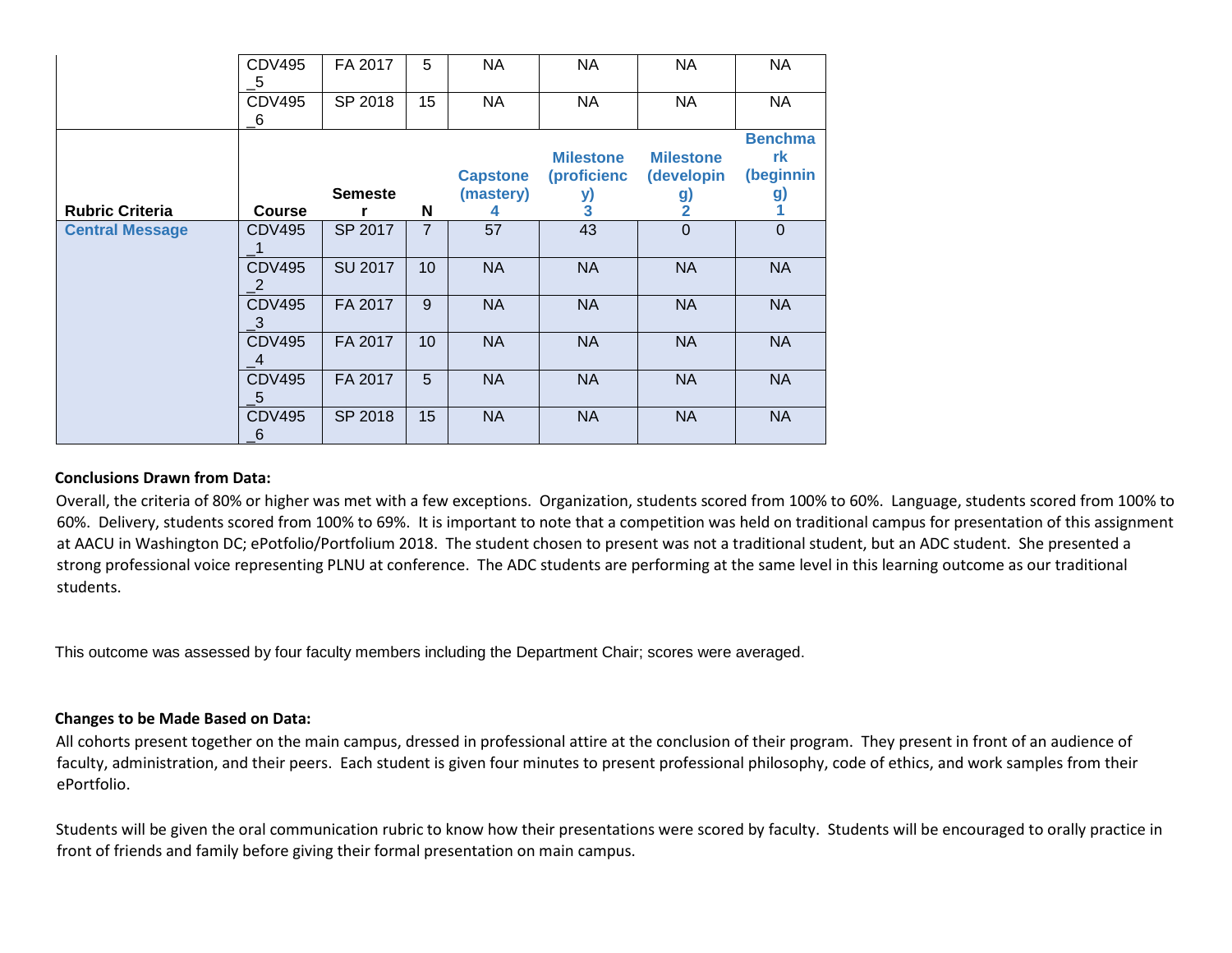### **Rubric Used:**

AAC&U Oral Communication Value Rubric

# **Rubric Used ORAL COMMUNICATION VALUE RUBRIC**



*for more information, please contact value@aacu.org*

Definition: Oral communication is a prepared, purposeful presentation designed to increase knowledge, to foster understanding, or to promote change in the listeners' attitudes, values, beliefs, or behaviors. *Evaluators are encouraged to assign a zero to any work sample or collection of work that does not meet benchmark (cell one) level performance.*

|                 | Capstone (4)                                                                                                                                                                                                                                    | Milestones (3)                                                                                                                                                                                    | Milestones (3)                                                                                                                                                                       | Benchmark (1)                                                                                                                                                                           |
|-----------------|-------------------------------------------------------------------------------------------------------------------------------------------------------------------------------------------------------------------------------------------------|---------------------------------------------------------------------------------------------------------------------------------------------------------------------------------------------------|--------------------------------------------------------------------------------------------------------------------------------------------------------------------------------------|-----------------------------------------------------------------------------------------------------------------------------------------------------------------------------------------|
| Organization    | Organizational pattern (specific<br>introduction and conclusion,<br>sequenced material within the body,<br>and transitions) is clearly and<br>consistently observable and is skillful<br>and makes the content of the<br>presentation cohesive. | Organizational pattern (specific<br>introduction and conclusion,<br>sequenced material within the<br>body, and transitions) is clearly and<br>consistently observable within the<br>presentation. | Organizational pattern (specific<br>introduction and conclusion,<br>sequenced material within the body,<br>and transitions) is intermittently<br>observable within the presentation. | Organizational pattern (specific<br>introduction and conclusion,<br>sequenced material within the body,<br>and transitions) is not observable<br>within the presentation.               |
| Language        | Language choices are imaginative,<br>memorable, and compelling, and<br>enhance the effectiveness of the<br>presentation. Language in<br>presentation is appropriate to<br>audience.                                                             | Language choices are thoughtful<br>and generally support the<br>effectiveness of the presentation.<br>Language in presentation is<br>appropriate to audience.                                     | Language choices are mundane and<br>commonplace and partially support<br>the effectiveness of the<br>presentation. Language in<br>presentation is appropriate to<br>audience.        | Language choices are unclear and<br>minimally support the effectiveness<br>of the presentation. Language in<br>presentation is not appropriate to<br>audience.                          |
| <b>Delivery</b> | Delivery techniques (posture,<br>gesture, eye contact, and vocal<br>expressiveness) make the<br>presentation compelling, and<br>speaker appears polished and<br>confident.                                                                      | Delivery techniques (posture,<br>gesture, eye contact, and vocal<br>expressiveness) make the<br>presentation interesting, and<br>speaker appears comfortable.                                     | Delivery techniques (posture,<br>gesture, eye contact, and vocal<br>expressiveness) make the<br>presentation understandable, and<br>speaker appears tentative.                       | Delivery techniques (posture,<br>gesture, eye contact, and vocal<br>expressiveness) detract from the<br>understandability of the<br>presentation, and speaker appears<br>uncomfortable. |